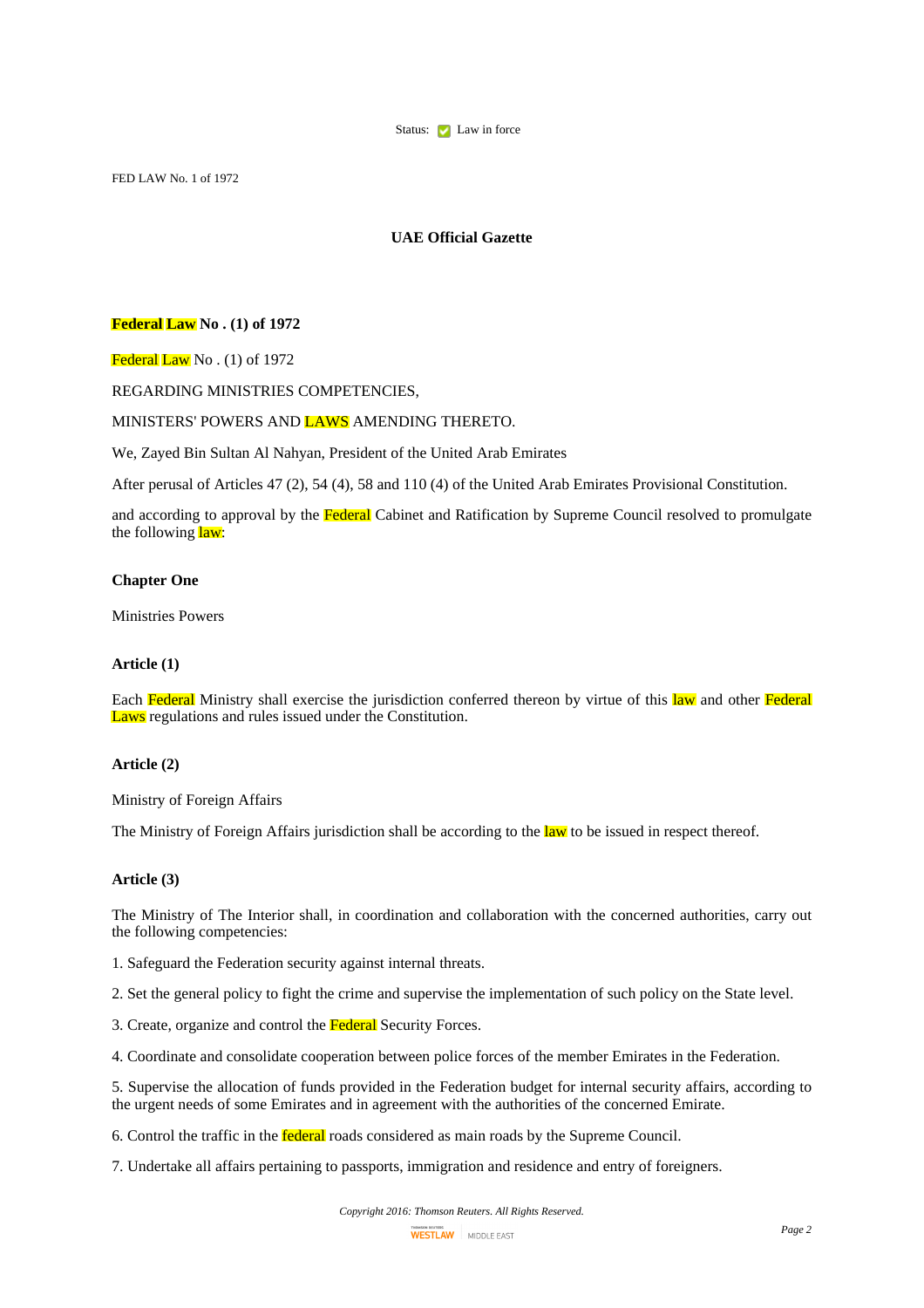8. Supervise the civil defence operations and take the protective procedures and necessary works to avoid the disasters and mitigate and remove the effects of such disasters.

9. Suggest the regulations related to the Ministry competencies.

10. Any other competencies entrusted to the Ministry by virtue of the laws and regulations and the Cabinet resolutions.

## **Article (4)**

Ministry of Defense

Ministry of Defense shall be competent to:

- Organization of the Federal Armed Forces and supervise all that related thereto.

- Organize whatever pertinent to the military service general and partial mobilization with the aim to preserve the Federation Safety and Security in agreement with the U.A.E. concerned authorities.

- Coordinate co-operation between the Federal Armed Forces and individual Emirate Armed Forces to defend the country against any outside hostility according to Article 142 of the provisional constitution.

- Prepare draft laws for the import of arms and ammunitions which are not intended to be used by the Armed Forces or the security forces of each Emirate.

- Any other jurisdictions entrusted to the Ministry under another law.

- Construction, maintenance and refurbishment of buildings, utilities and roads of the Armed Forces

# **Article (5)**

 $\overline{\phantom{a}}$ 

Ministry of Finance, Economy and Industry

Ministry of Finance, Economy and Industry shall be competent to:

- Prepare the Federation's general budget in cooperation with the other Federal Ministries, according to the law.

- Supervise over and control its implementation in terms of revenues and expenditures after enactment of the same.

- Prepare drafts for the Federal financial laws and other laws related to Federal laws and supervise over the implementation thereof.

- Supervise the execution of financial obligations undertaken by the Federation.
- Organize and supervise the affairs pertaining to the Federation's purchases.
- Standardization and Industrial specifications.
- Administer the Federation's property matters and everything related thereto.

- Coordinate industrial development plans to ensure the Federation's desired industrial progress in agreement with the concerned Emirates.

 $*$  Added by  $Law$  No. (1) of 1994

 $*$  Amended by  $Law$  No. (1) of 1974

<sup>-</sup> Collect the public revenues of the Federation.

<sup>-</sup> Regulate **federal** accounting rules, issue necessary directions to that effect and control their implementation.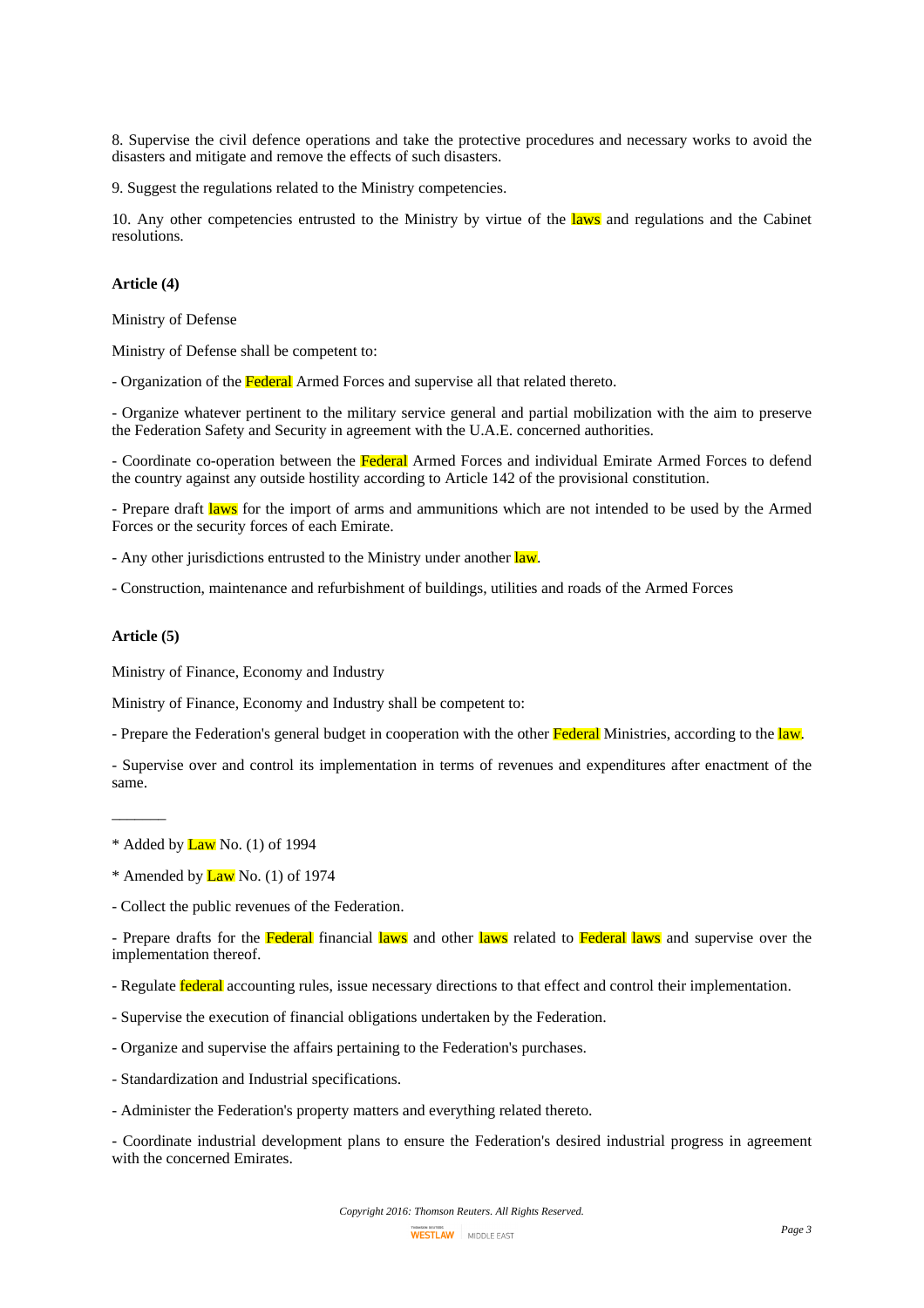- Implement the industrial development projects according to the general policy of the State.

- Lay down the rules organizing the financial affairs in the private sector .

- Prepare studies and researches regarding the development of the existing industries and establishment of new ones to achieve the best interests of the national economy.

- Prepare the studies and programs related to vocational training in various industrial activities and supervise implementation thereof.

- Other jurisdictions entrusted to the Ministry by virtue of another law.

#### **Article (6)**

Ministry of Justice

Ministry of Justice shall be competent to :

- Regulate and supervise the administrative and financial aspects of the Federal Courts Affairs.

- Drafting laws concerning federal judicial authorities, federal public prosecution and general amnesty in connection with judgments issued by the Federal Courts.

- Undertake studies, legal jurisprudence and all other legal matters required by the work needs in the various Federal Ministries, including drafting laws, bye - laws and regulations approved by such Ministries.

- Draft major legislations on real property, expropriation for public utility as well as penal laws, laws of civil and commercial transactions, companies and proceedings before civil and criminal courts and laws protecting literary, artistic and industrial property and authors rights as well as laws of extradition.

# **Article (7)**

Ministry of Education

Ministry of Education shall be competent to:

- Perform all matters related to education and instruction in the Federation and supervise the means of promoting same in the best way.

- Provide and spread instruction to all nationals and make it compulsory in the elementary stage and free of charge in all the stages within the Federation.

- Draw up educational schemes and proper curricula, examination regulations and illiteracy eradication programs.

- Build and supervise schools and vocational, industrial agricultural and university institutions.

- Approve the establishment of schools, vocational, industrial, agricultural institutes and universities and supervise the same.

- Approve the establishment of private schools, control and guide the same.

- Delegate and supervise academic missions and grant scholarships.

- Other jurisdictions entrusted to the Ministry by virtue of another law.

## **Article (8)**

The terms of reference of the Ministry of Health shall be determined as follows:

1. To set the medical and health policies and plans and monitors the implementation thereof.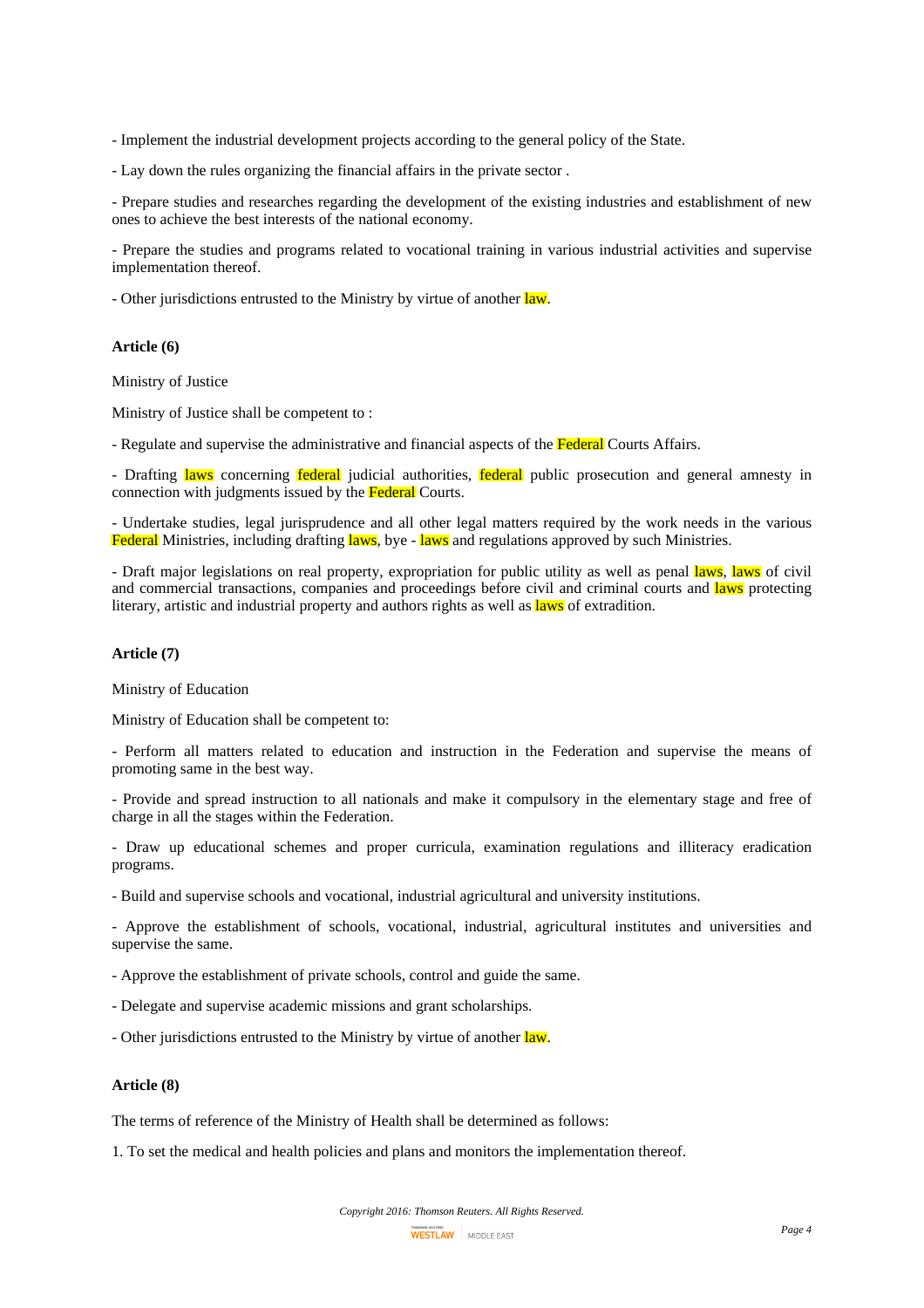2. To prepare and set the necessary mechanisms to coordinate among the different medical service providers in the State to ensure their integration and develop the provided medical services as well as supervising the implementation of such mechanisms.

3. To prepare the plans and policies related to the control of epidemics and disease in the State and supervise the implementation of such mechanisms.

4. To license the practice of the professions of medicine by persons and institutions in the State and control such practice in coordination with the related authorities.

5. To regulate, manage and supervise the federal medical insurance, control hereof with the related authorities and suggest the organizing regulations in the State.

6. To technically and administratively control all the medical establishments and pharmacies in the State in coordination with the related health authorities.

7. To set the necessary mechanisms to promote the medical and health studies and researches and transfer the medical technologies.

8. To suggest the health and medical regulations in the State, supervise their implementation and issue the necessary decisions in this regard.

9. To spread the health awareness in the State in collaboration with the related authorities.

10. To represent the State at the local, regional and international health organizations.

11. Any other competencies entrusted to the Ministry by virtue of the laws and regulations and the Cabinet resolutions.

## **Article (9)**

Ministry of Public Works

Ministry of Public Works shall be competent to :

- Build, maintain and upgrade **federal** roads.

- Construct the Federation's buildings and public facilities except those belonging to the Armed Forces and supervise their maintenance.

- Construction of building and public utilities of the Federation with the exception of those related to the Armed Forces and supervise their maintenance

- Other jurisdictions entrusted to the Ministry by virtue of another law.

# **Article (10)**

[Cancelled by Article 4 of Federal law (1) of 2006].

# **Article (11)**

Ministry of Labour and Social Affairs

Ministry of Labour and Social Affairs shall be competent to :

- Draft **federal laws** concerning:

- a. Labour and workers.
- b. Social security.
- c. Control of unemployment and providing jobs for nationals.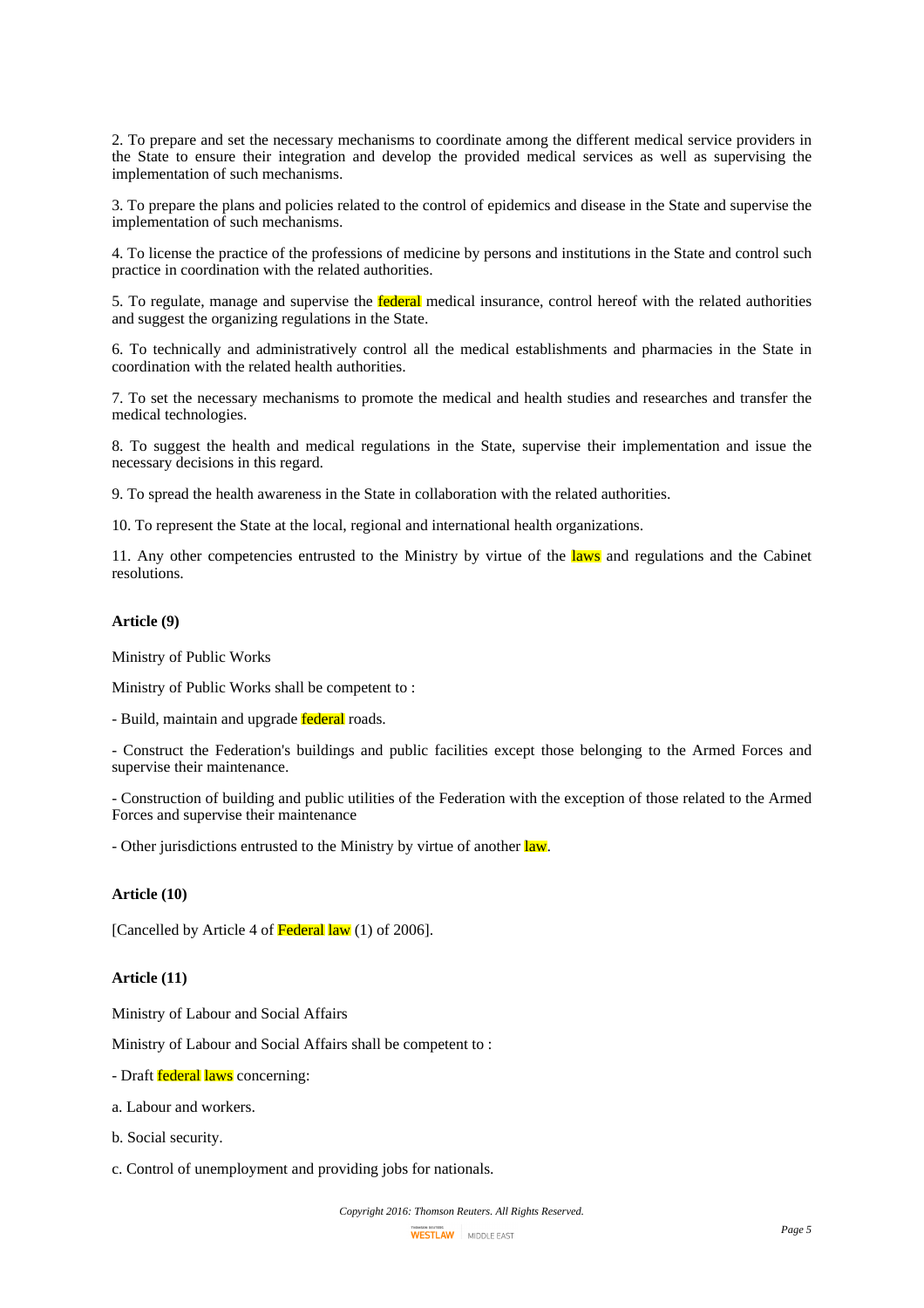d. Social services and family care.

e. Cooperative societies and encouragement of family savings.

- Provide technical and financial assistance to member Emirates to enable them implement the above legislations.

- Control the disbursement of funds allocated in the Federation's general budget for social affairs, according to the urgent need of some Emirates by agreement with the authorities of the concerned Emirate.

- Control foreign and international bodies and organizations which provide material or moral and work in or supervise social care and charity works, as well as supervising their registration, direct them and support their efforts to serve society.

- Other jurisdictions entrusted to the Ministry by virtue of another law.

#### **Article (12)**

Ministry of Information

Ministry of Information shall be competent to:

- Undertake all matters related to **federal** information including radio, television, press, printed material and federal bulletins.

- Coordinate the information policy between the Emirates in line with the Federation's general policy.

- Coordinate the close cooperation between member Emirates for prosperity and progress of tourism.

- Other jurisdictions entrusted to the Ministry by virtue of another law.

#### **Article (13)**

Ministry of Planning

Ministry of Planning shall be competent to:

- Draw up and supervise the execution of plans for projects to be carried out throughout the Federation.

- Direct the economic development through scientific planning and technical cooperation with specialized international organizations.

- Prepare economic studies and researches.

- Other jurisdictions entrusted to the Ministry by virtue of another law.

#### **Article (14)**

[Cancelled by Article 4 of Federal Law (1) of 2006].

#### **Article (15)**

Ministry of Youth and Sports

Ministry of Youth and Sports shall be competent to:

- Draw up the general policy on the care and guidance of youth to raise their standard and consolidate their patriotism.

- Propose plans, regulations and draft laws on youth care.

*Copyright 2016: Thomson Reuters. All Rights Reserved.*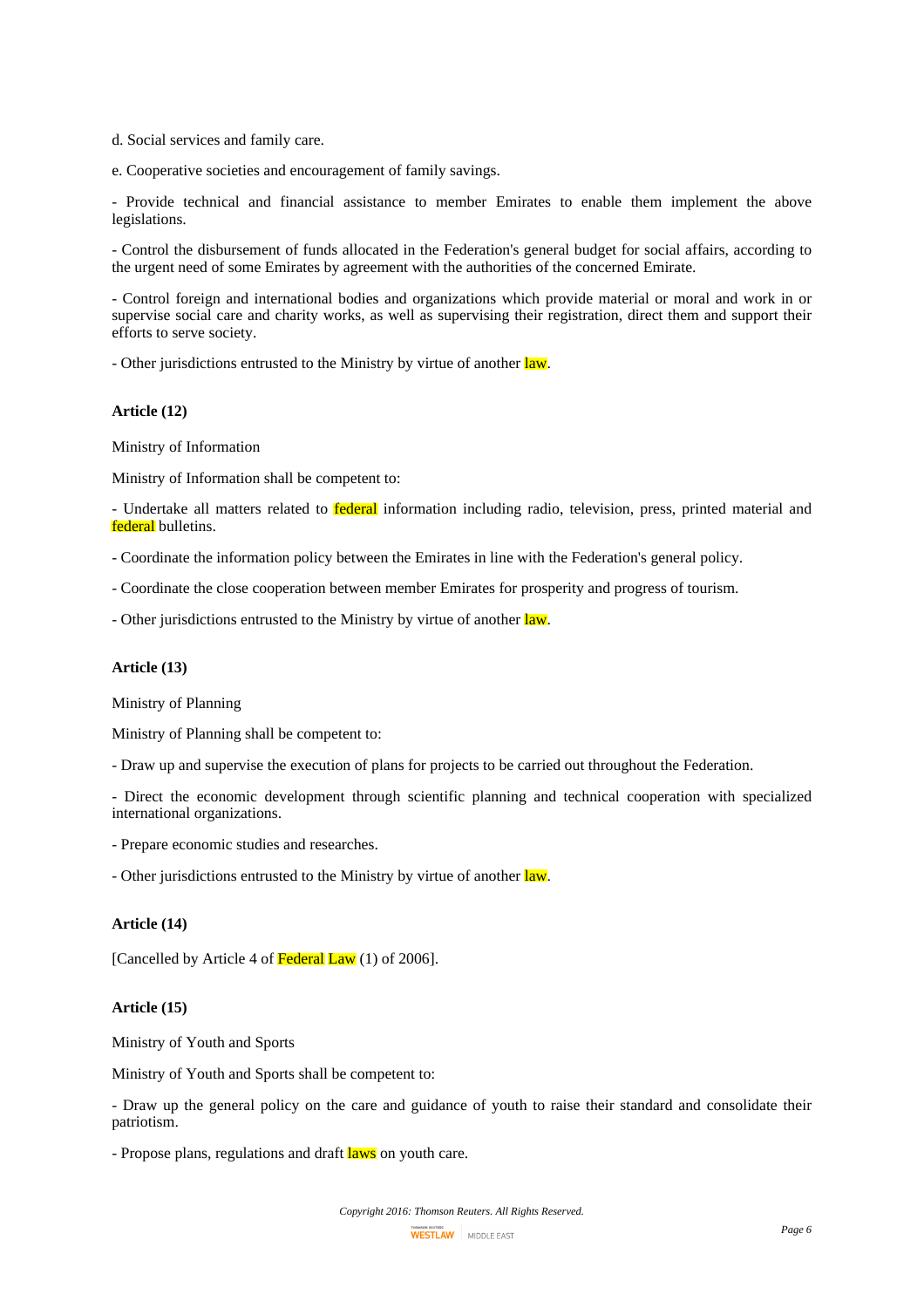- Set up sports, social and cultural clubs, societies and associations and sports installations and encourage the youth to join therein.

- Organize the youth leisure times and lay down programs to achieve this goal.

- Enhance youth care activities in the Federation Emirates and provide them with the necessary financial assistance.

- Organize the participation in Arab and International Sports conferences and tournaments in agreement with the concerned authorities in the Emirates.

- All other jurisdictions entrusted to the Ministry by virtue of another law or regulation.

### **Article (16)**

Ministry of Housing

Ministry of Housing shall be competent to :

- Study and prepare projects of town planning and housing of different kinds and levels.
- Design projects for construction of **federal** public buildings.
- Take the necessary measures pertaining to the maintenance of **federal** real property.
- Other jurisdictions entrusted to the Ministry by virtue of another law or regulation.

## **Article (17)**

Ministry of Electricity

Ministry of Electricity shall be competent to:

- Propose the general plan for generation and distribution of electricity to be in line with the constructional development of the Country, the requirements of the economic development plans and provide for the needs of the people.

- Execute projects related to the generation, transmission and distribution of electricity for which credits are allocated by the Federation from its budget.

- Manage, operate and maintain power generation plants and transmit to the main grids for which funds are allocated by the Federation from its budget.

- Other jurisdictions entrusted to the Ministry by virtue of a law or regulation.

# **Article (18)**

Each **federal** ministry shall prepare all the necessary draft laws, decrees, regulations and rules related to its affairs and present the same to the Federal Cabinet after being formulated by jurisprudence and legislations department.

#### **Article (19)**

Each of the Federal Ministries shall do whatever is required to handle any matters fall within its jurisdiction by contacting any State, Arab, foreign or international organization or agency and represent the Federation therewith and at all regional and international conferences provided that the same shall in co-ordination with the Ministry of Foreign Affairs.

**Article (20)**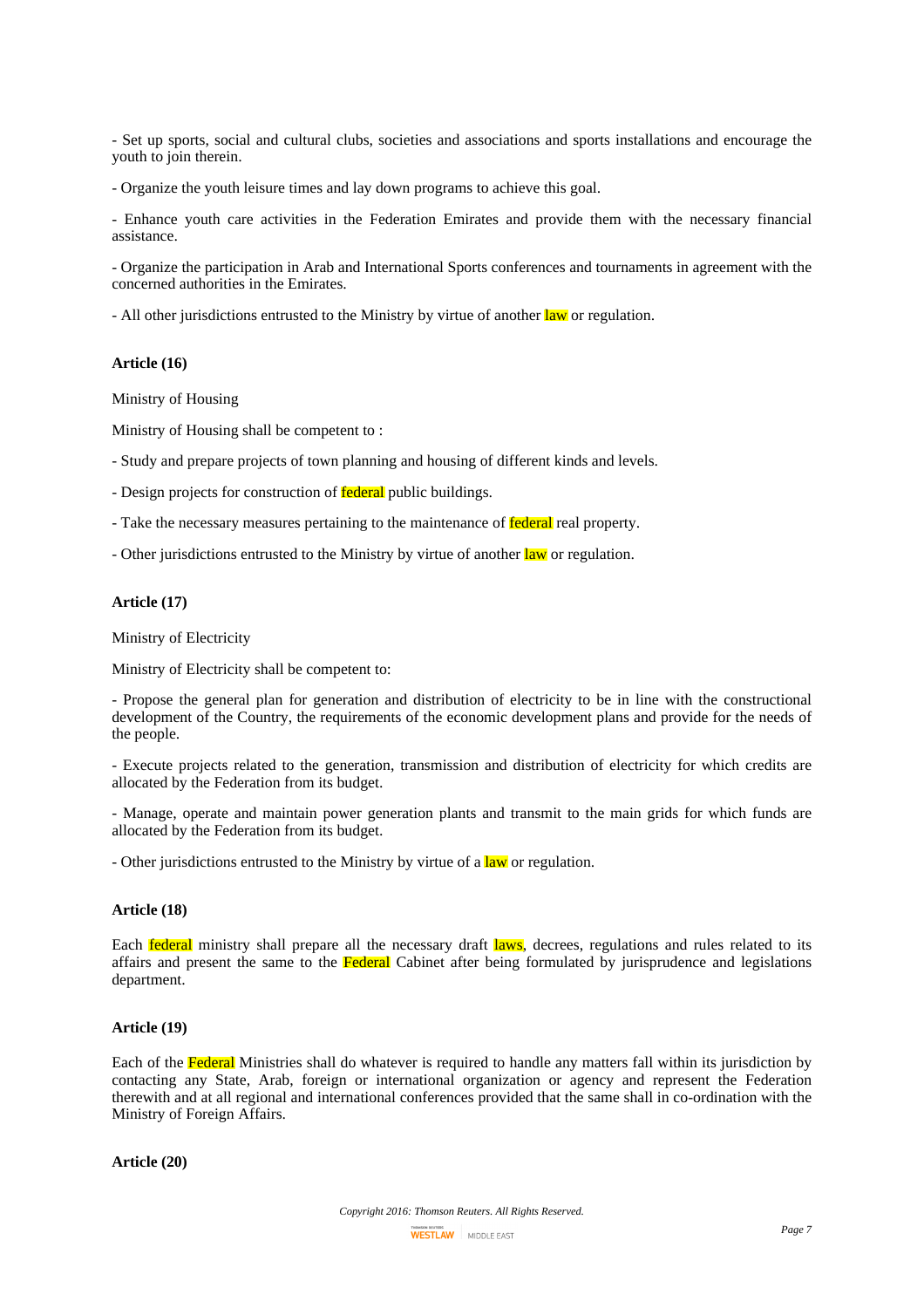Each Federal Ministry shall exercise its jurisdictions according to the directions of the Cabinet and President of the Federation in accordance with the **federal laws** and general policy drawn up by the **Federal** Supreme Council.

# **Chapter Two**

Powers of Ministers and Undersecretaries

# **Article (21)**

Each Federal Minister shall exercise the following authority and powers within his Ministry:

- Propose the general policy of his ministry and supervise its implementation after approval.
- Control the work progress at his ministry and issue instructions necessary thereto.
- Implement the **federal** general budget within the credits allocated to his Ministry.
- Delegate certain powers to the Undersecretary, Directors General or senior staffs at his Ministry.
- Any other powers conferred thereon by the **Federal Laws**, rules, regulations and resolutions issued thereunder.

## **Article (22)**

Each federal undersecretary with the Minister assistance shall assume the management of the Ministry departments and sections, run its affairs, implement the set policy, coordinate and organize the work among the departments reporting to him and shall be accountable for his activities to the Minister.

### **Article (23)**

Federal ministers shall consult the competent authorities in the Emirates with respect of the powers and jurisdiction exercised by them when their exercising of such powers and jurisdiction has a direct relationship with a certain Emirate as regards the draft laws proposed by the Federal Ministries the concerned authorities in the Emirate shall be consulted before approving the same.

### **Article (24)**

- The Federal competent authorities, under their control and agreement with the concerned authorities in the Emirate shall undertake the projects for which the Federation shall allocate funds from its revenues to spend thereon.

- However, the services and public utilities projects whether existing or to be established in future for which the Federation has not allocated funds from its revenues in the annual budget, each Emirate shall undertake the management of the same and cause to construct whatever deemed necessary through their respective executive authorities and from their own budgets.

### **Article (25)**

The Cabinet shall issue the necessary resolutions for the approval of the organizational structure of each ministry .

Ministers each in his capacity shall enforce this law have the same published in the gazette and be enacted as of date of issue.

**[Signed]**